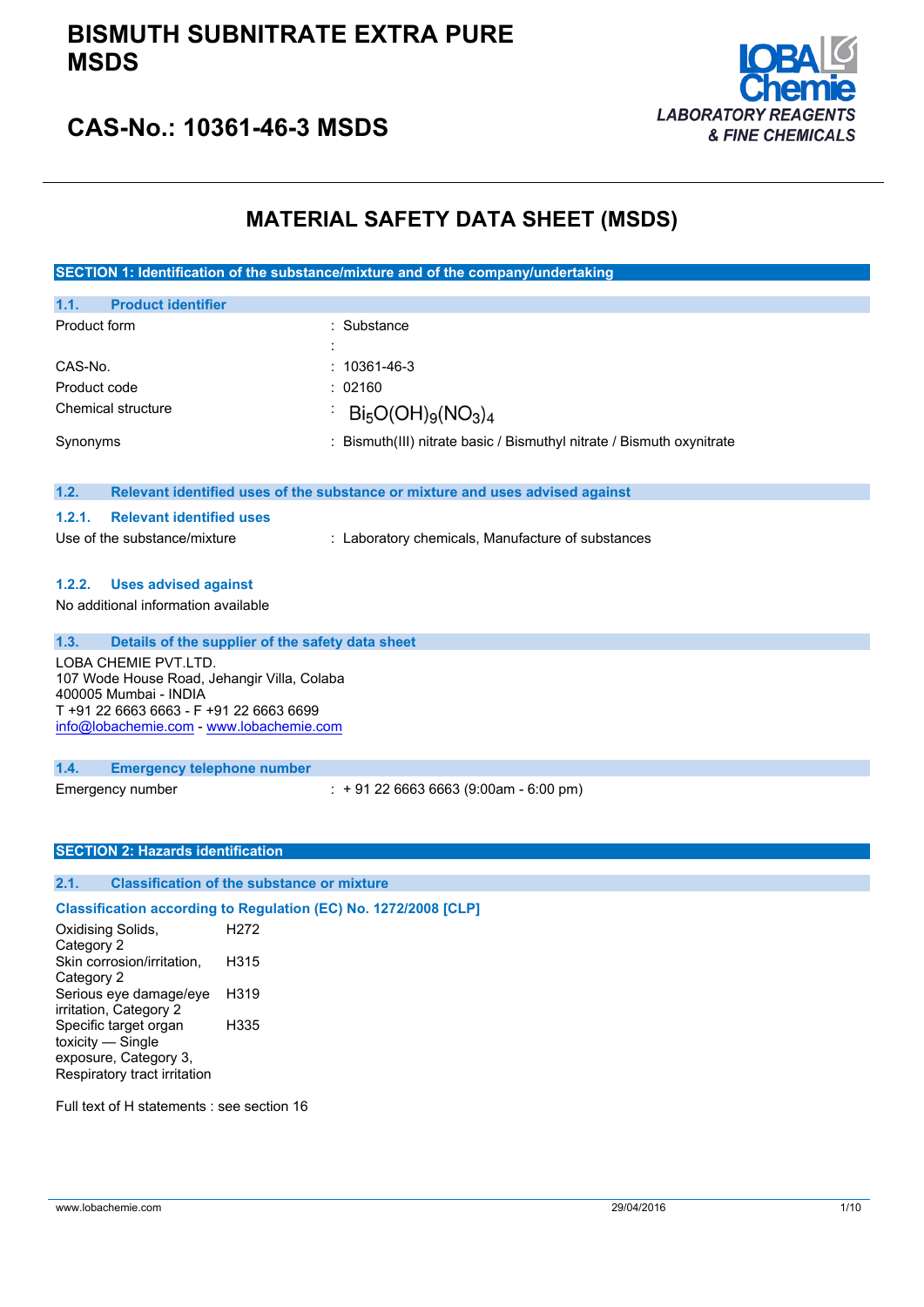Safety Data Sheet

**Classification according to Directive 67/548/EEC [DSD] or 1999/45/EC [DPD]**

O; R8 Xi; R36 Xi; R37 Xi; R38 Full text of R-phrases: see section 16

**Adverse physicochemical, human health and environmental effects** No additional information available

| 2.2.<br><b>Label elements</b>                              |                                                                                                                                                                                                                                                                            |
|------------------------------------------------------------|----------------------------------------------------------------------------------------------------------------------------------------------------------------------------------------------------------------------------------------------------------------------------|
| Labelling according to Regulation (EC) No. 1272/2008 [CLP] |                                                                                                                                                                                                                                                                            |
| Hazard pictograms (CLP)                                    | GHS03<br>GHS07                                                                                                                                                                                                                                                             |
| Signal word (CLP)                                          | : Danger                                                                                                                                                                                                                                                                   |
| Hazard statements (CLP)                                    | : H272 - May intensify fire; oxidiser.<br>H315 - Causes skin irritation.<br>H319 - Causes serious eye irritation.<br>H335 - May cause respiratory irritation.                                                                                                              |
| Precautionary statements (CLP)                             | : P220 - Keep/Store away from clothing, combustible materials.<br>P261 - Avoid breathing vapours, dust, fume, gas.<br>P305+P351+P338 - IF IN EYES: Rinse cautiously with water for several minutes.<br>Remove contact lenses, if present and easy to do. Continue rinsing. |

No additional information available

|                | <b>SECTION 3: Composition/information on ingredients</b> |                                 |
|----------------|----------------------------------------------------------|---------------------------------|
|                |                                                          |                                 |
| 3.1.           | <b>Substances</b>                                        |                                 |
| Name           |                                                          | : BISMUTH SUBNITRATE Extra Pure |
| CAS-No.        | $: 10361 - 46 - 3$                                       |                                 |
|                |                                                          |                                 |
|                |                                                          |                                 |
|                |                                                          |                                 |
|                | Full text of R- and H-statements: see section 16         |                                 |
|                |                                                          |                                 |
|                |                                                          |                                 |
| 3.2.           | <b>Mixtures</b>                                          |                                 |
| Not applicable |                                                          |                                 |
|                |                                                          |                                 |
|                |                                                          |                                 |
|                | <b>SECTION 4: First aid measures</b>                     |                                 |
| 4.1.           | <b>Description of first aid measures</b>                 |                                 |

First-aid measures after inhalation : Remove person to fresh air and keep comfortable for breathing. Call a POISON CENTER/doctor if you feel unwell.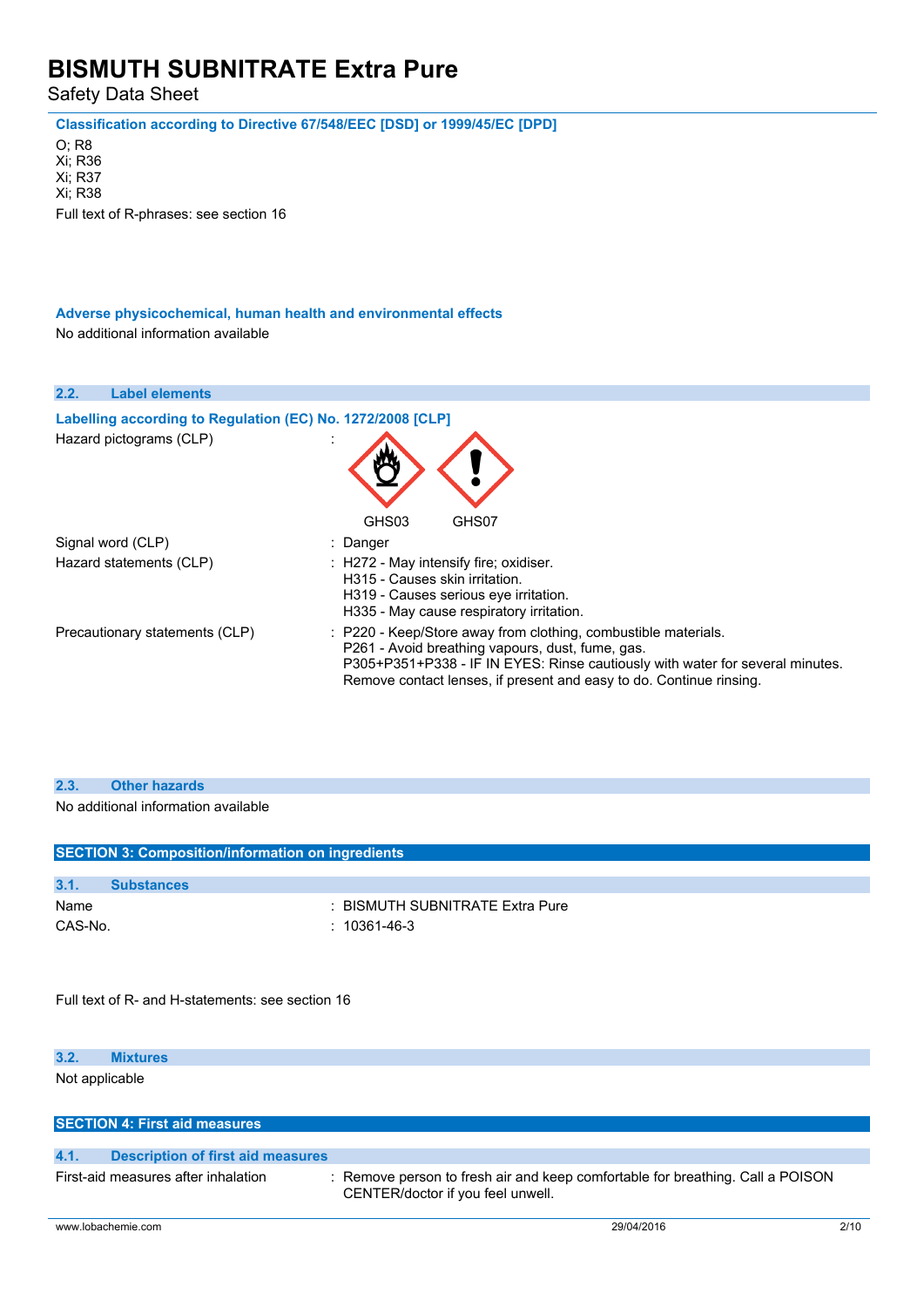| First-aid measures after skin contact                                             | : Wash with plenty of water/ Wash contaminated clothing before reuse. Get<br>medical advice/attention.                                                  |      |
|-----------------------------------------------------------------------------------|---------------------------------------------------------------------------------------------------------------------------------------------------------|------|
| First-aid measures after eye contact                                              | : Rinse cautiously with water for several minutes. Remove contact lenses, if present<br>and easy to do. Continue rinsing. Get medical advice/attention. |      |
| First-aid measures after ingestion                                                | : Rinse mouth. Do not induce vomiting. Get medical advice/attention.                                                                                    |      |
| 4.2.<br>Most important symptoms and effects, both acute and delayed               |                                                                                                                                                         |      |
| Symptoms/effects after inhalation                                                 | : May cause respiratory irritation.                                                                                                                     |      |
| Symptoms/effects after skin contact                                               | : Causes skin irritation.                                                                                                                               |      |
| Symptoms/effects after eye contact                                                | : Causes serious eye irritation.                                                                                                                        |      |
|                                                                                   |                                                                                                                                                         |      |
| 4.3.                                                                              | Indication of any immediate medical attention and special treatment needed                                                                              |      |
| Treat symptomatically.                                                            |                                                                                                                                                         |      |
| <b>SECTION 5: Firefighting measures</b>                                           |                                                                                                                                                         |      |
|                                                                                   |                                                                                                                                                         |      |
| 5.1.<br><b>Extinguishing media</b>                                                |                                                                                                                                                         |      |
| Suitable extinguishing media                                                      | : Carbon dioxide. Dry powder. Foam. Water spray.                                                                                                        |      |
| Unsuitable extinguishing media                                                    | : Do not use a heavy water stream.                                                                                                                      |      |
|                                                                                   |                                                                                                                                                         |      |
| 5.2.<br>Special hazards arising from the substance or mixture                     |                                                                                                                                                         |      |
| Fire hazard                                                                       | : May intensify fire; oxidiser.                                                                                                                         |      |
|                                                                                   |                                                                                                                                                         |      |
| 5.3.<br><b>Advice for firefighters</b>                                            |                                                                                                                                                         |      |
| Protection during firefighting                                                    | Do not enter fire area without proper protective equipment, including respiratory                                                                       |      |
|                                                                                   | protection.                                                                                                                                             |      |
| <b>SECTION 6: Accidental release measures</b>                                     |                                                                                                                                                         |      |
| 6.1.                                                                              | Personal precautions, protective equipment and emergency procedures                                                                                     |      |
|                                                                                   |                                                                                                                                                         |      |
| 6.1.1.<br>For non-emergency personnel                                             |                                                                                                                                                         |      |
| <b>Emergency procedures</b>                                                       | : Evacuate unnecessary personnel.                                                                                                                       |      |
| For emergency responders<br>6.1.2.                                                |                                                                                                                                                         |      |
| Protective equipment                                                              | : Use personal protective equipment as required.                                                                                                        |      |
| <b>Emergency procedures</b>                                                       | : Ventilate area.                                                                                                                                       |      |
|                                                                                   |                                                                                                                                                         |      |
| 6.2.<br><b>Environmental precautions</b>                                          |                                                                                                                                                         |      |
| Avoid release to the environment.                                                 |                                                                                                                                                         |      |
|                                                                                   |                                                                                                                                                         |      |
| 6.3.<br>Methods and material for containment and cleaning up                      |                                                                                                                                                         |      |
| Methods for cleaning up                                                           | : Soak up spills with inert solids, such as clay or diatomaceous earth as soon as<br>possible. On land, sweep or shovel into suitable containers.       |      |
|                                                                                   |                                                                                                                                                         |      |
| <b>Reference to other sections</b><br>6.4.<br>No additional information available |                                                                                                                                                         |      |
|                                                                                   |                                                                                                                                                         |      |
| <b>SECTION 7: Handling and storage</b>                                            |                                                                                                                                                         |      |
| 7.1.<br><b>Precautions for safe handling</b>                                      |                                                                                                                                                         |      |
| Precautions for safe handling                                                     | : Avoid contact with skin and eyes. Use only outdoors or in a well-ventilated area. Do                                                                  |      |
|                                                                                   | not breathe dust.                                                                                                                                       |      |
| Hygiene measures                                                                  | : Wash hands and other exposed areas with mild soap and water before eating,<br>drinking or smoking and when leaving work.                              |      |
| 7.2.<br><b>Conditions for safe storage, including any incompatibilities</b>       |                                                                                                                                                         |      |
| Storage conditions                                                                | : Keep container tightly closed. Store in a well-ventilated place.                                                                                      |      |
|                                                                                   |                                                                                                                                                         |      |
| <b>Specific end use(s)</b><br>7.3.                                                |                                                                                                                                                         |      |
| No additional information available                                               |                                                                                                                                                         |      |
| www.lobachemie.com                                                                | 29/04/2016                                                                                                                                              | 3/10 |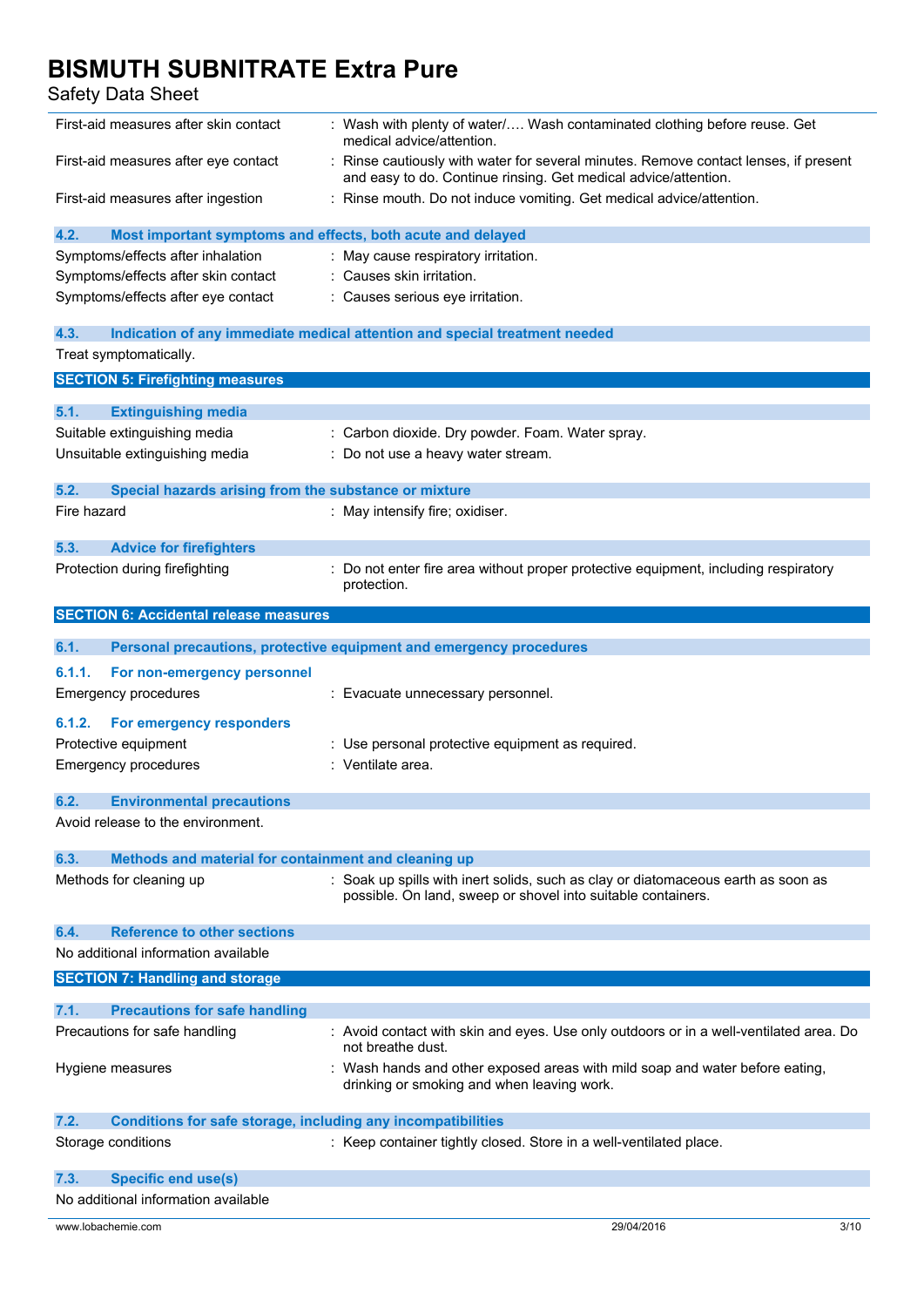Safety Data Sheet

**SECTION 8: Exposure controls/personal protection**

### **8.1. Control parameters**

**8.2. Exposure controls**

No additional information available

|                                                               | : Protective gloves                                                |
|---------------------------------------------------------------|--------------------------------------------------------------------|
| Hand protection                                               |                                                                    |
| Eye protection                                                | Chemical goggles or safety glasses                                 |
| Skin and body protection                                      | : Wear suitable protective clothing                                |
| Respiratory protection                                        | : [In case of inadequate ventilation] wear respiratory protection. |
| <b>SECTION 9: Physical and chemical properties</b>            |                                                                    |
| 9.1.<br>Information on basic physical and chemical properties |                                                                    |
| Physical state                                                | : Solid                                                            |
| Molecular mass                                                | 286.98 g/mol                                                       |
| Colour                                                        | White powder.                                                      |
| Odour                                                         | : odourless.                                                       |
| Odour threshold                                               | No data available                                                  |
| pH                                                            | No data available                                                  |
| Relative evaporation rate (butylacetate=1)                    | : No data available                                                |
| Melting point                                                 | 500 °C                                                             |
| Freezing point                                                | No data available                                                  |
| <b>Boiling point</b>                                          | No data available                                                  |
| Flash point                                                   | No data available                                                  |
| Auto-ignition temperature                                     | No data available                                                  |
| Decomposition temperature                                     | : No data available                                                |
| Flammability (solid, gas)                                     | : No data available                                                |
| Vapour pressure                                               | No data available                                                  |
| Relative vapour density at 20 °C                              | No data available                                                  |
| Relative density                                              | No data available                                                  |
| Density                                                       | 4.928 g/cm <sup>3</sup>                                            |
| Solubility                                                    | : Water: Insoluble in water                                        |
| Log Pow                                                       | : No data available                                                |
| Viscosity, kinematic                                          | : No data available                                                |
| Viscosity, dynamic                                            | : No data available                                                |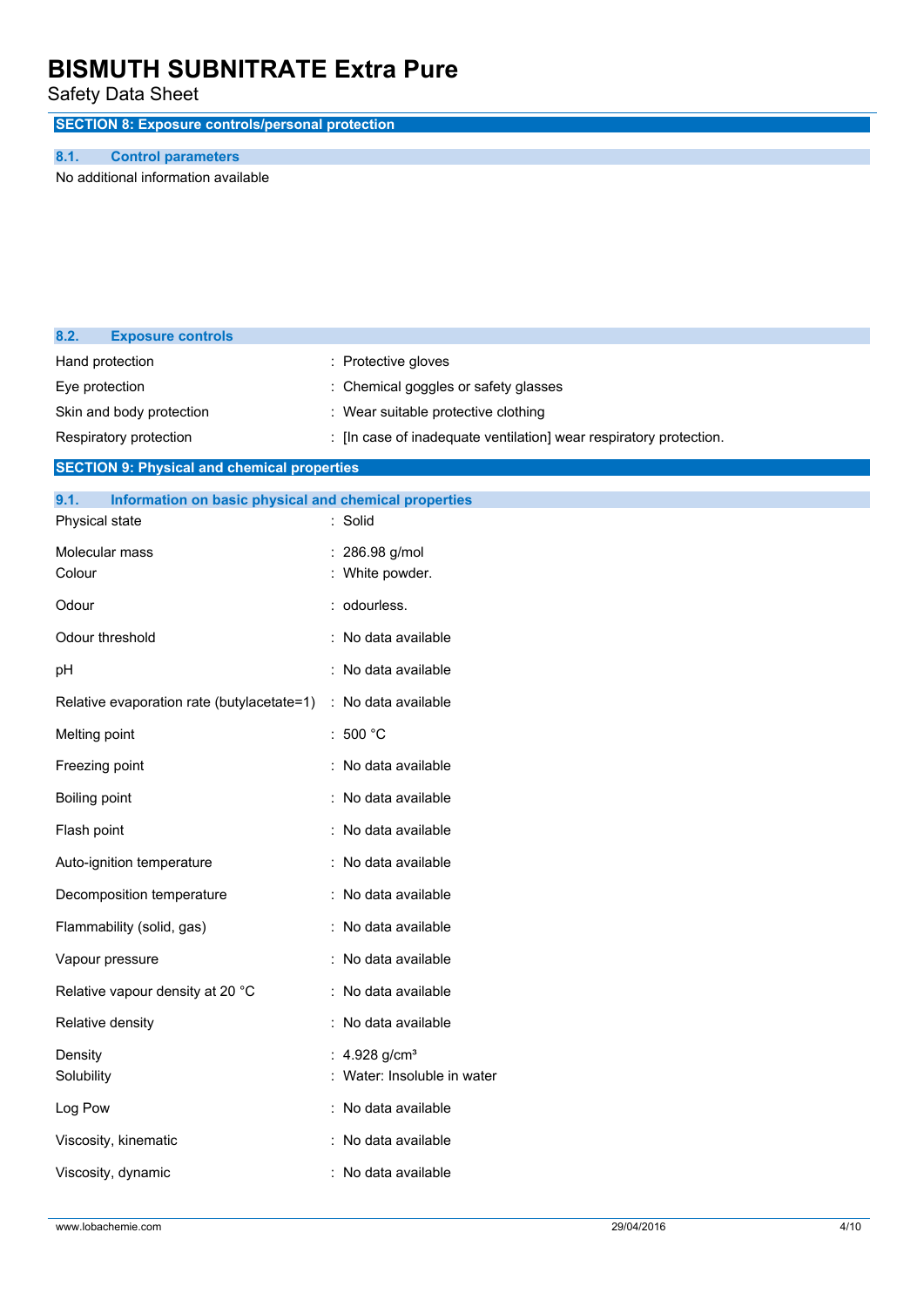# **BISMUTH SUBNITRATE Extra Pure**<br>Safety Data Sheet

| Safety Data Sheet                                           |                                                       |
|-------------------------------------------------------------|-------------------------------------------------------|
| Explosive properties                                        | : No data available                                   |
| Oxidising properties                                        | No data available                                     |
| <b>Explosive limits</b>                                     | No data available<br>÷                                |
| <b>Other information</b><br>9.2.                            |                                                       |
| No additional information available                         |                                                       |
| <b>SECTION 10: Stability and reactivity</b>                 |                                                       |
| 10.1.<br><b>Reactivity</b>                                  |                                                       |
| No additional information available                         |                                                       |
| 10.2.<br><b>Chemical stability</b>                          |                                                       |
| Stable under normal conditions.                             |                                                       |
| <b>Possibility of hazardous reactions</b><br>10.3.          |                                                       |
| No additional information available                         |                                                       |
| <b>Conditions to avoid</b><br>10.4.                         |                                                       |
| Direct sunlight. Moisture. Overheating.                     |                                                       |
| 10.5.<br><b>Incompatible materials</b>                      |                                                       |
| No additional information available                         |                                                       |
| <b>Hazardous decomposition products</b><br>10.6.            |                                                       |
| No additional information available                         |                                                       |
| <b>SECTION 11: Toxicological information</b>                |                                                       |
| 11.1.<br><b>Information on toxicological effects</b>        |                                                       |
| Acute toxicity                                              | : Not classified                                      |
|                                                             |                                                       |
| Skin corrosion/irritation                                   | : Causes skin irritation.                             |
| Serious eye damage/irritation                               | Causes serious eye irritation.<br>Not classified<br>÷ |
| Respiratory or skin sensitisation<br>Germ cell mutagenicity | Not classified<br>÷                                   |
| Carcinogenicity                                             | : Not classified                                      |
|                                                             |                                                       |
| Reproductive toxicity<br>: Not classified                   |                                                       |
| STOT-single exposure                                        | : May cause respiratory irritation.                   |
| STOT-repeated exposure                                      | : Not classified                                      |
| Aspiration hazard                                           | : Not classified                                      |

| <b>SECTION 12: Ecological information</b> |            |      |  |
|-------------------------------------------|------------|------|--|
| 12.1.<br><b>Toxicity</b>                  |            |      |  |
| No additional information available       |            |      |  |
| www.lobachemie.com                        | 29/04/2016 | 5/10 |  |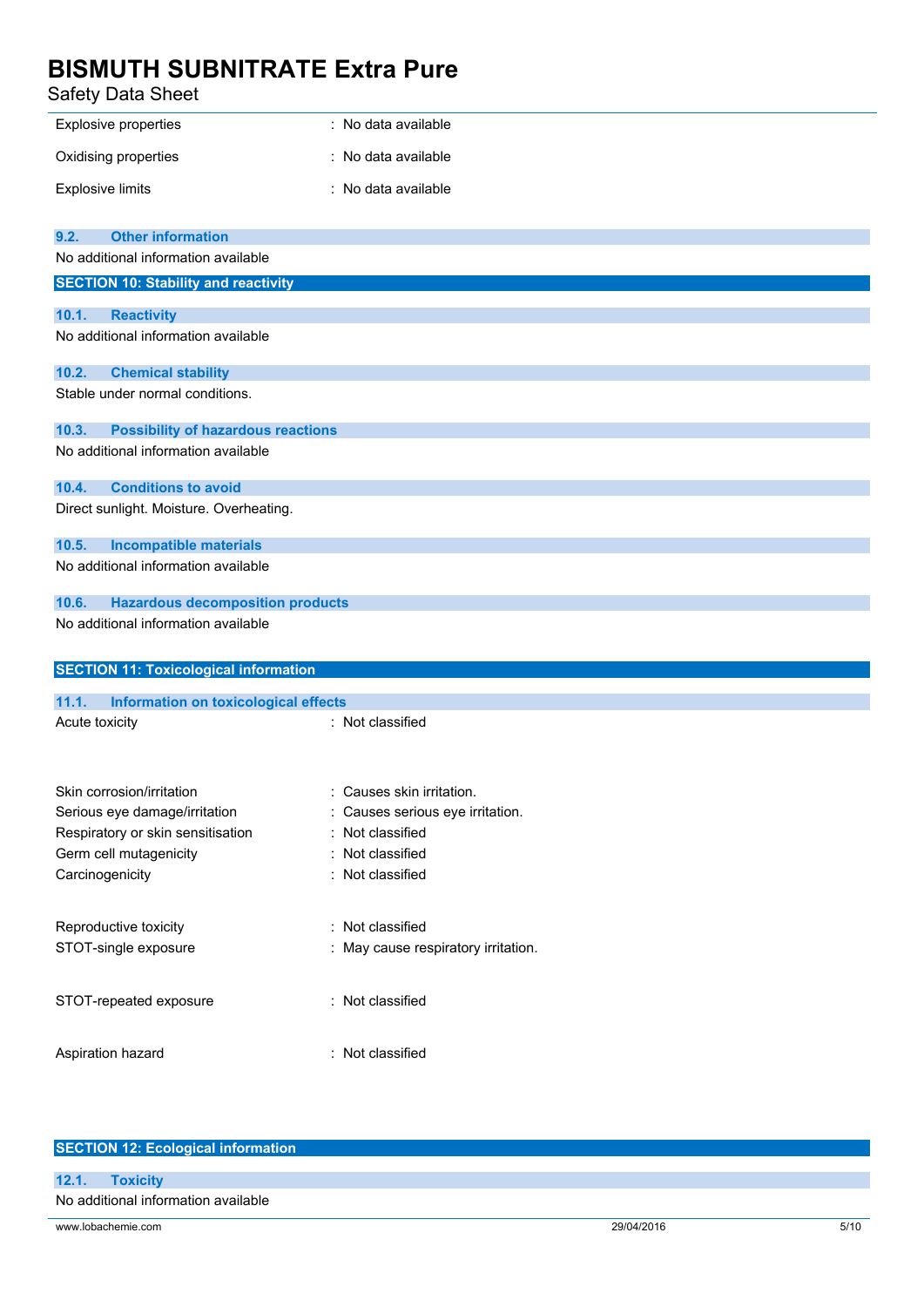| 12.2.<br><b>Persistence and degradability</b>      |                                                     |
|----------------------------------------------------|-----------------------------------------------------|
| No additional information available                |                                                     |
|                                                    |                                                     |
| 12.3.<br><b>Bioaccumulative potential</b>          |                                                     |
| No additional information available                |                                                     |
|                                                    |                                                     |
|                                                    |                                                     |
| <b>Mobility in soil</b><br>12.4.                   |                                                     |
| No additional information available                |                                                     |
|                                                    |                                                     |
| 12.5.<br><b>Results of PBT and vPvB assessment</b> |                                                     |
| No additional information available                |                                                     |
|                                                    |                                                     |
|                                                    |                                                     |
|                                                    |                                                     |
| 12.6.<br><b>Other adverse effects</b>              |                                                     |
| No additional information available                |                                                     |
| <b>SECTION 13: Disposal considerations</b>         |                                                     |
| 13.1.<br><b>Waste treatment methods</b>            |                                                     |
| No additional information available                |                                                     |
|                                                    |                                                     |
| <b>SECTION 14: Transport information</b>           |                                                     |
| In accordance with ADR / RID / IMDG / IATA / ADN   |                                                     |
|                                                    |                                                     |
|                                                    |                                                     |
| 14.1.<br><b>UN number</b>                          |                                                     |
| UN-No. (ADR)                                       | : 1477                                              |
| UN-No. (IMDG)                                      | : $1477$                                            |
| UN-No. (IATA)                                      | : 1477                                              |
| UN-No. (ADN)                                       | : $1477$                                            |
| UN-No. (RID)                                       | : 1477                                              |
|                                                    |                                                     |
| 14.2.<br><b>UN proper shipping name</b>            |                                                     |
| Proper Shipping Name (ADR)                         | : NITRATES, INORGANIC, N.O.S                        |
| Proper Shipping Name (IMDG)                        | : NITRATES, INORGANIC, N.O.S.                       |
| Proper Shipping Name (IATA)                        | : Nitrates, inorganic, n.o.s.                       |
| Proper Shipping Name (ADN)                         | : NITRATES, INORGANIC, N.O.S.                       |
| Proper Shipping Name (RID)                         | : NITRATES, INORGANIC, N.O.S.                       |
| Transport document description (ADR)               | : UN 1477 NITRATES, INORGANIC, N.O.S., 5.1, II, (E) |
| Transport document description (IMDG)              | : UN 1477 NITRATES, INORGANIC, N.O.S., 5.1, II      |
| Transport document description (IATA)              | : UN 1477 Nitrates, inorganic, n.o.s., 5.1, II      |
| Transport document description (ADN)               | : UN 1477 NITRATES, INORGANIC, N.O.S., 5.1, II      |
| Transport document description (RID)               | : UN 1477 NITRATES, INORGANIC, N.O.S., 5.1, II      |
|                                                    |                                                     |
| 14.3.<br><b>Transport hazard class(es)</b>         |                                                     |
| <b>ADR</b>                                         |                                                     |
| Transport hazard class(es) (ADR)                   | : 5.1                                               |
| Danger labels (ADR)                                | : 5.1                                               |
|                                                    |                                                     |
|                                                    |                                                     |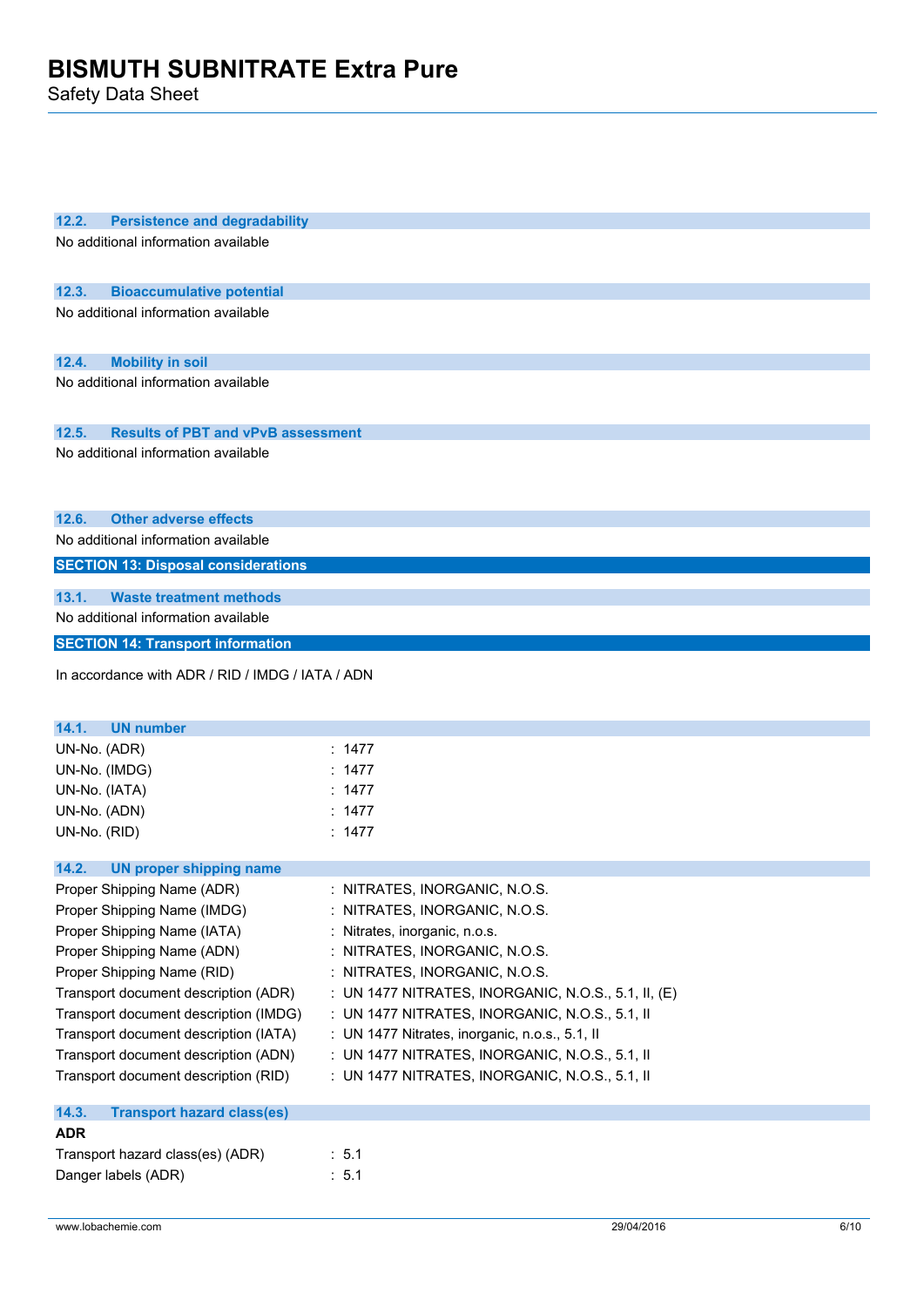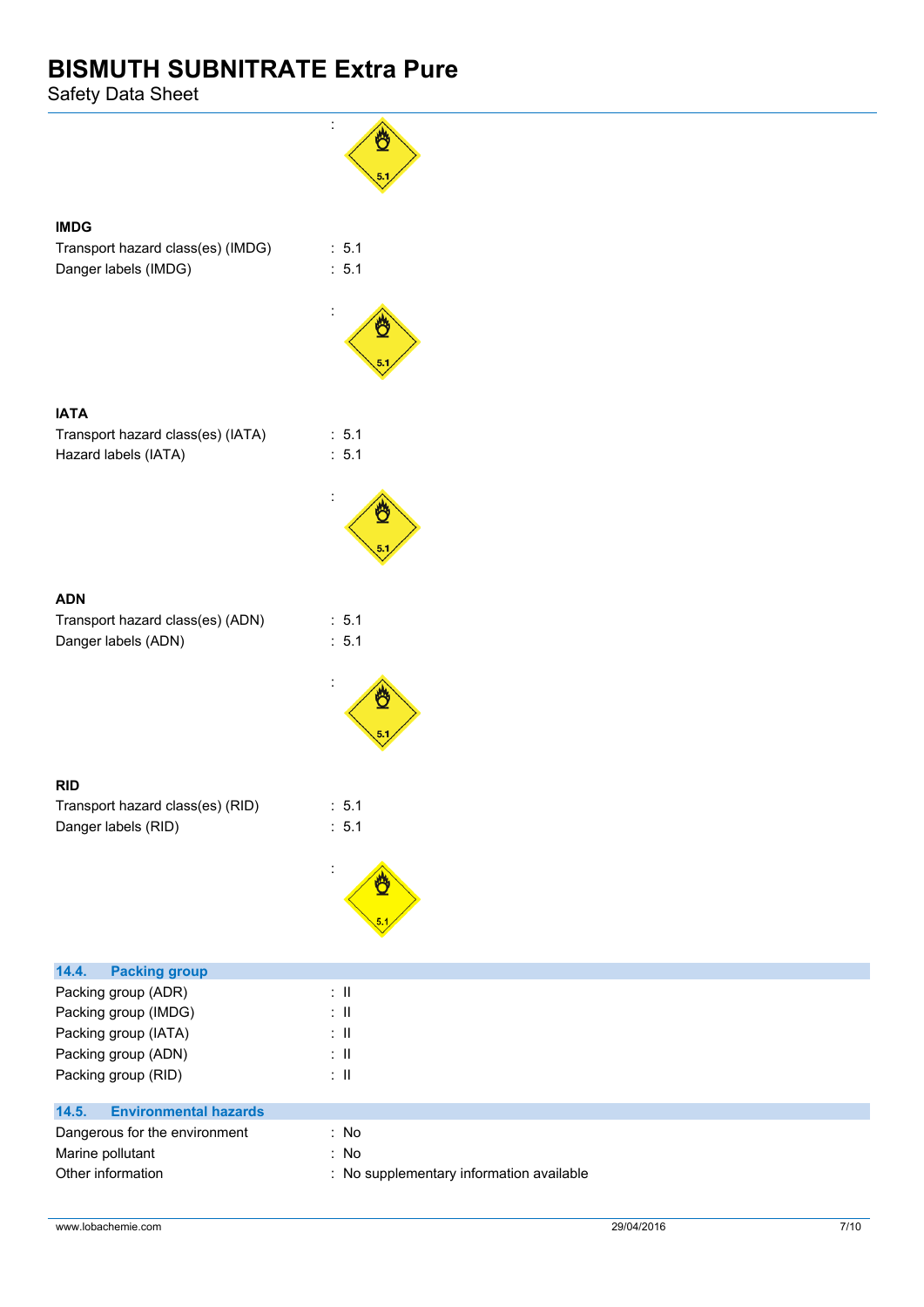Safety Data Sheet

#### $14.6.$ **14.6. Special precautions for user**

#### **- Overland transport**

| Classification code (ADR)                                                  | : O2                 |               |
|----------------------------------------------------------------------------|----------------------|---------------|
| Special provisions (ADR)                                                   | :511                 |               |
| Limited quantities (ADR)                                                   | 1kg                  |               |
| Excepted quantities (ADR)                                                  | $E$ F2               |               |
| Packing instructions (ADR)                                                 |                      | : P002, IBC08 |
| Special packing provisions (ADR)                                           | B <sub>4</sub><br>۰. |               |
| Mixed packing provisions (ADR)                                             | MP10                 |               |
| Portable tank and bulk container<br>instructions (ADR)                     | : T3                 |               |
| Portable tank and bulk container special<br>provisions (ADR)               | : TP33               |               |
| Tank code (ADR)                                                            | : SGAN               |               |
| Tank special provisions (ADR)                                              | : TU3                |               |
| Vehicle for tank carriage                                                  | : AT                 |               |
| Transport category (ADR)                                                   | $\cdot$ 2            |               |
| Special provisions for carriage - Packages<br>(ADR)                        | : V11                |               |
| Special provisions for carriage - Loading,<br>unloading and handling (ADR) | $\therefore$ CV24    |               |
| Hazard identification number (Kemler No.)                                  | : 50                 |               |
| Orange plates                                                              |                      | 50            |
|                                                                            |                      | 1477          |

| Tunnel restriction code (ADR) | : E |
|-------------------------------|-----|
| EAC code                      |     |

#### **- Transport by sea**

| - Transport by sea                 |                                                                                                                        |
|------------------------------------|------------------------------------------------------------------------------------------------------------------------|
| Limited quantities (IMDG)          | : 1 kg                                                                                                                 |
| Excepted quantities (IMDG)         | $\therefore$ E2                                                                                                        |
| Packing instructions (IMDG)        | : P002                                                                                                                 |
| IBC packing instructions (IMDG)    | : IBCO8                                                                                                                |
| IBC special provisions (IMDG)      | : B21, B4                                                                                                              |
| Tank instructions (IMDG)           | : T3                                                                                                                   |
| Tank special provisions (IMDG)     | : TP33                                                                                                                 |
| EmS-No. (Fire)                     | $\therefore$ F-A                                                                                                       |
| EmS-No. (Spillage)                 | $: S-Q$                                                                                                                |
| Stowage category (IMDG)            | : A                                                                                                                    |
| Segregation (IMDG)                 | : SG38, SG49                                                                                                           |
| Properties and observations (IMDG) | : Solids. Solid mixtures with combustible material are readily ignited and may burn<br>fiercely. Harmful if swallowed. |
| MFAG-No                            | : 140                                                                                                                  |

 $: 1Y$ 

# **- Air transport**

| PCA Excepted quantities (IATA)                  | : F2      |
|-------------------------------------------------|-----------|
| PCA Limited quantities (IATA)                   | : Y544    |
| PCA limited quantity max net quantity<br>(IATA) | : 2.5kg   |
| PCA packing instructions (IATA)                 | : 558     |
| PCA max net quantity (IATA)                     | : 5kg     |
| CAO packing instructions (IATA)                 | :562      |
| CAO max net quantity (IATA)                     | $: 25$ kg |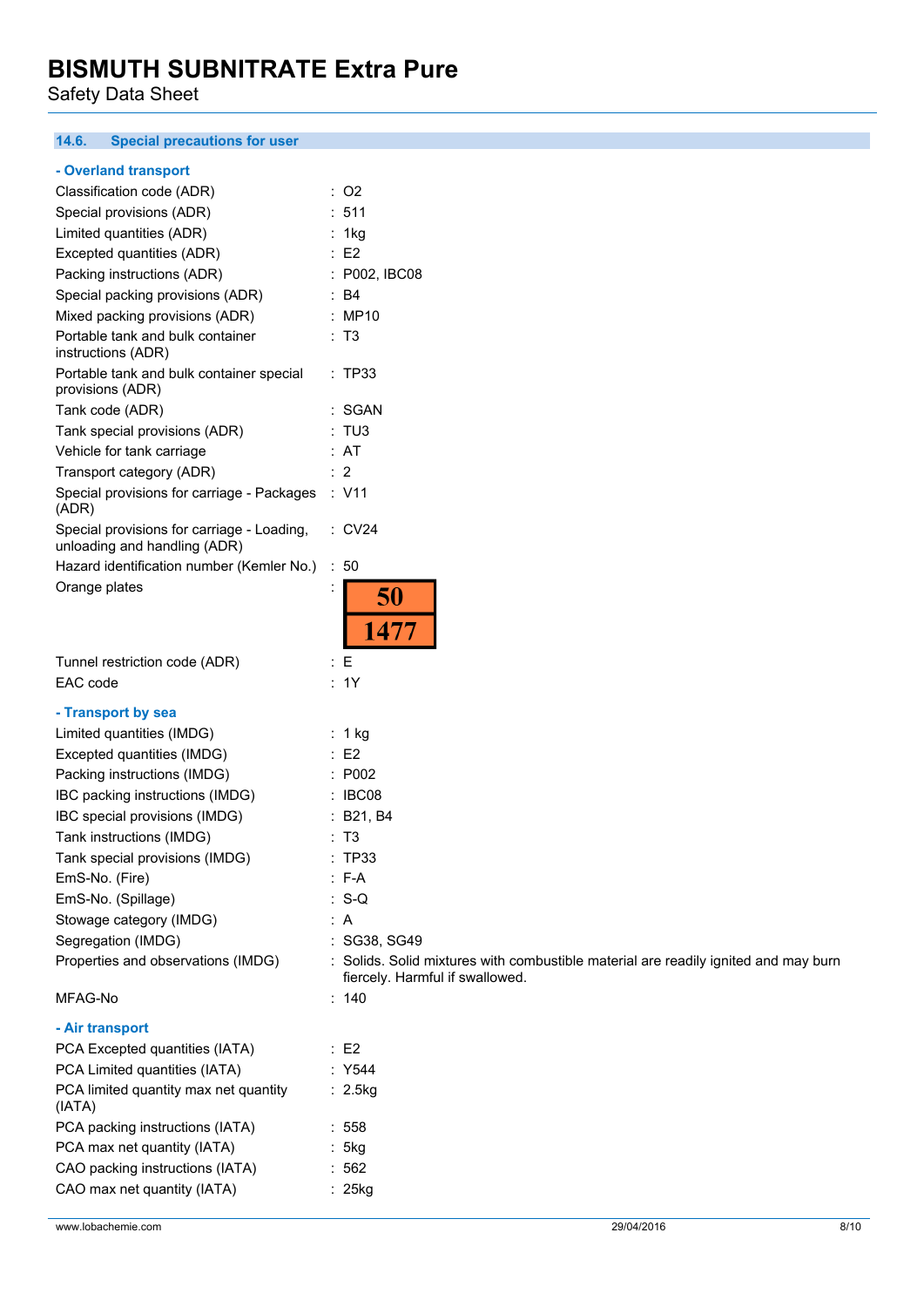Safety Data Sheet

| Special provisions (IATA)                                                  | : A3, A803         |
|----------------------------------------------------------------------------|--------------------|
| ERG code (IATA)                                                            | : 5L               |
| - Inland waterway transport                                                |                    |
| Classification code (ADN)                                                  | $:$ O <sub>2</sub> |
| Special provisions (ADN)                                                   | : 511              |
| Limited quantities (ADN)                                                   | : 1 $kg$           |
| Excepted quantities (ADN)                                                  | E2                 |
| Equipment required (ADN)                                                   | $:$ PP             |
| Number of blue cones/lights (ADN)                                          | : 0                |
| - Rail transport                                                           |                    |
| Classification code (RID)                                                  | $:$ O2             |
| Special provisions (RID)                                                   | : 511              |
| Excepted quantities (RID)                                                  | E2                 |
| Packing instructions (RID)                                                 | : P002, IBC08      |
| Special packing provisions (RID)                                           | : B4               |
| Mixed packing provisions (RID)                                             | : MP10             |
| Portable tank and bulk container<br>instructions (RID)                     | : T3               |
| Portable tank and bulk container special<br>provisions (RID)               | : TP33             |
| Tank codes for RID tanks (RID)                                             | : SGAN             |
| Special provisions for RID tanks (RID)                                     | : TUS              |
| Transport category (RID)                                                   | : 2                |
| Special provisions for carriage - Packages<br>(RID)                        | : W11              |
| Special provisions for carriage - Loading,<br>unloading and handling (RID) | <b>CW24</b>        |
| Colis express (express parcels) (RID)                                      | $\therefore$ CE10  |
| Hazard identification number (RID)                                         | : 50               |

**14.7. Transport in bulk according to Annex II of MARPOL 73/78 and the IBC Code**

Not applicable

# **SECTION 15: Regulatory information**

**15.1. Safety, health and environmental regulations/legislation specific for the substance or mixture**

#### **15.1.1. EU-Regulations**

No REACH Annex XVII restrictions

BISMUTH SUBNITRATE Extra Pure is not on the REACH Candidate List BISMUTH SUBNITRATE Extra Pure is not on the REACH Annex XIV List

# **15.1.2. National regulations**

#### **Germany**

12th Ordinance Implementing the Federal : Is not subject of the 12. BlmSchV (Hazardous Incident Ordinance)Immission Control Act - 12.BImSchV